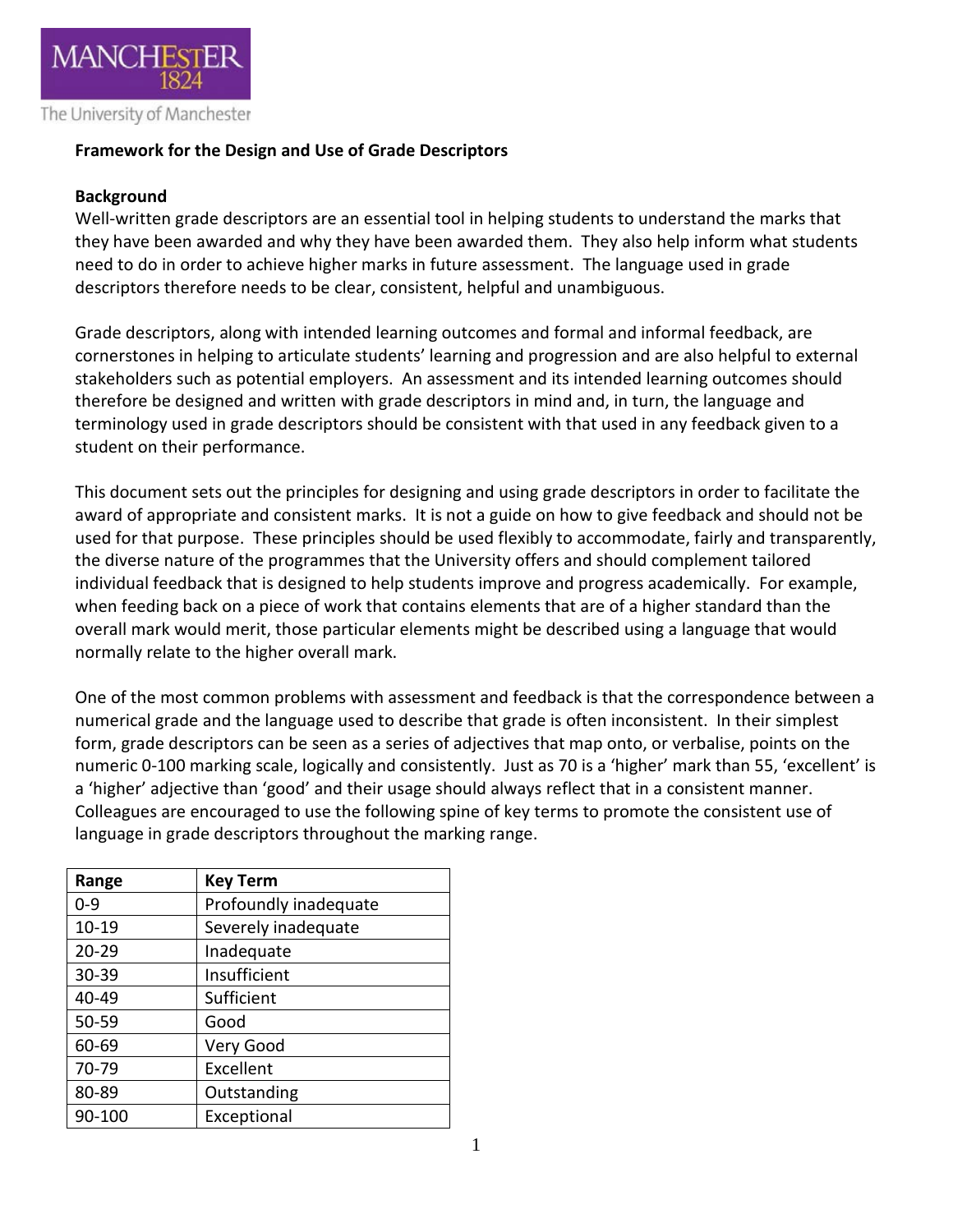## **Principles**

The principles presented in this guidance are intended to ensure that practice across the University in designing and using grade descriptors is consistent and equitable for all students. However, the principles should be tailored to reflect the nature of the assessment, e.g. its level, whether it is written or practical, and so on.

## *Scope and purpose*

Grade descriptors should:

- be developed for each 10-mark band throughout the full marking range (see Appendix 1 for examples)
- cover all aspects of performance, both areas of strength and of development
- indicate, where relevant, how performance and achievement in subsequent assessments might be improved
- reflect relevant intended learning outcomes
- cover skills and capabilities, both generic and professional
- cover content knowledge
- cover both academic and logistical areas (e.g. answering the wrong question in an exam)
- be broken down, either by reference to skills sets (either generic or specialist) and/or by the type of activity being assessed
- help students to understand and contextualise any feedback received
- reflect the **QAA Framework for Higher Education Qualifications.**

## *Language*

<u>.</u>

The language of grade descriptors should:

- be unambiguous and easy to understand: the adjectives and phrases in them should be meaningful and useful (see Appendix 2 for examples of phrases both to use and to avoid depending on the mark range)
- be consistent, particularly across assessment types and within cognate disciplines, and non-contradictory<sup>[1](#page-1-0)</sup>
- not include absolute terms at either end of the scale. For example, a 'perfect' or 'flawless' piece of work would imply that it would be impossible for any other to improve upon any aspect of it in any wa $v^2$  $v^2$
- be linked to the relevant intended learning outcomes
- be consistent with that used in any feedback given to students on their performance/output
- normally be linked to the level of study in order to ensure consistency and reflect relative expectation and realistic achievement (i.e. a mark of 100 should theoretically be possible at all levels in all subjects, however work produced at Level 1 would not normally be 'publishable').

<span id="page-1-1"></span>

<span id="page-1-0"></span><sup>&</sup>lt;sup>1</sup> Discipline areas may wish to liaise to ensure that all students experience broadly the same language.<br><sup>2</sup> The exception to this may be in assessments when there can only be one correct answer, normally in scientific o mathematical disciplines.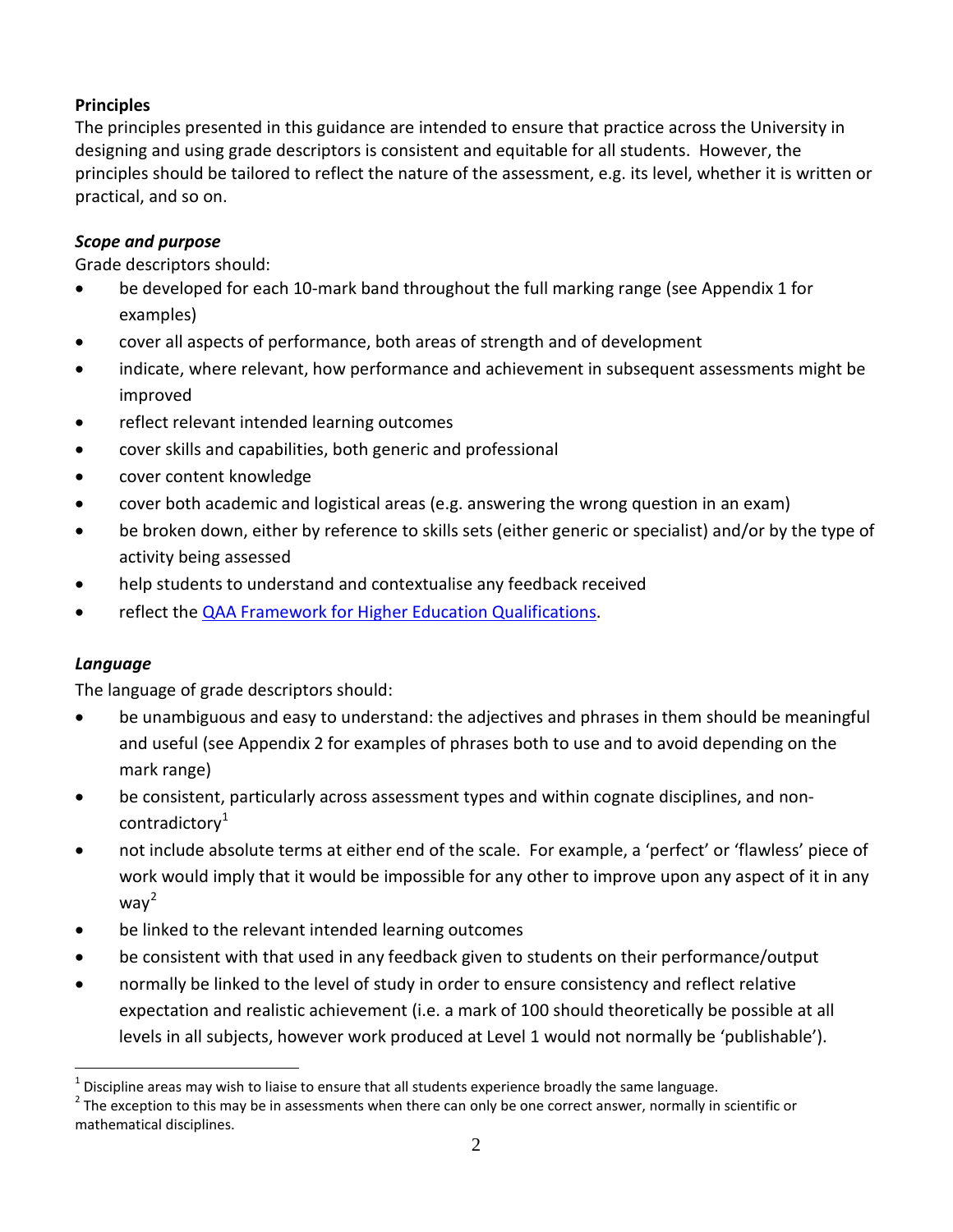## *Dissemination and review*

Grade descriptors should:

- be publicised widely and made available to students through inclusion in handbooks and by other appropriate means, including online
- be supplemented as appropriate by subject or discipline-specific glossaries that define commonlyused terminology
- be discussed in the peer review of teaching.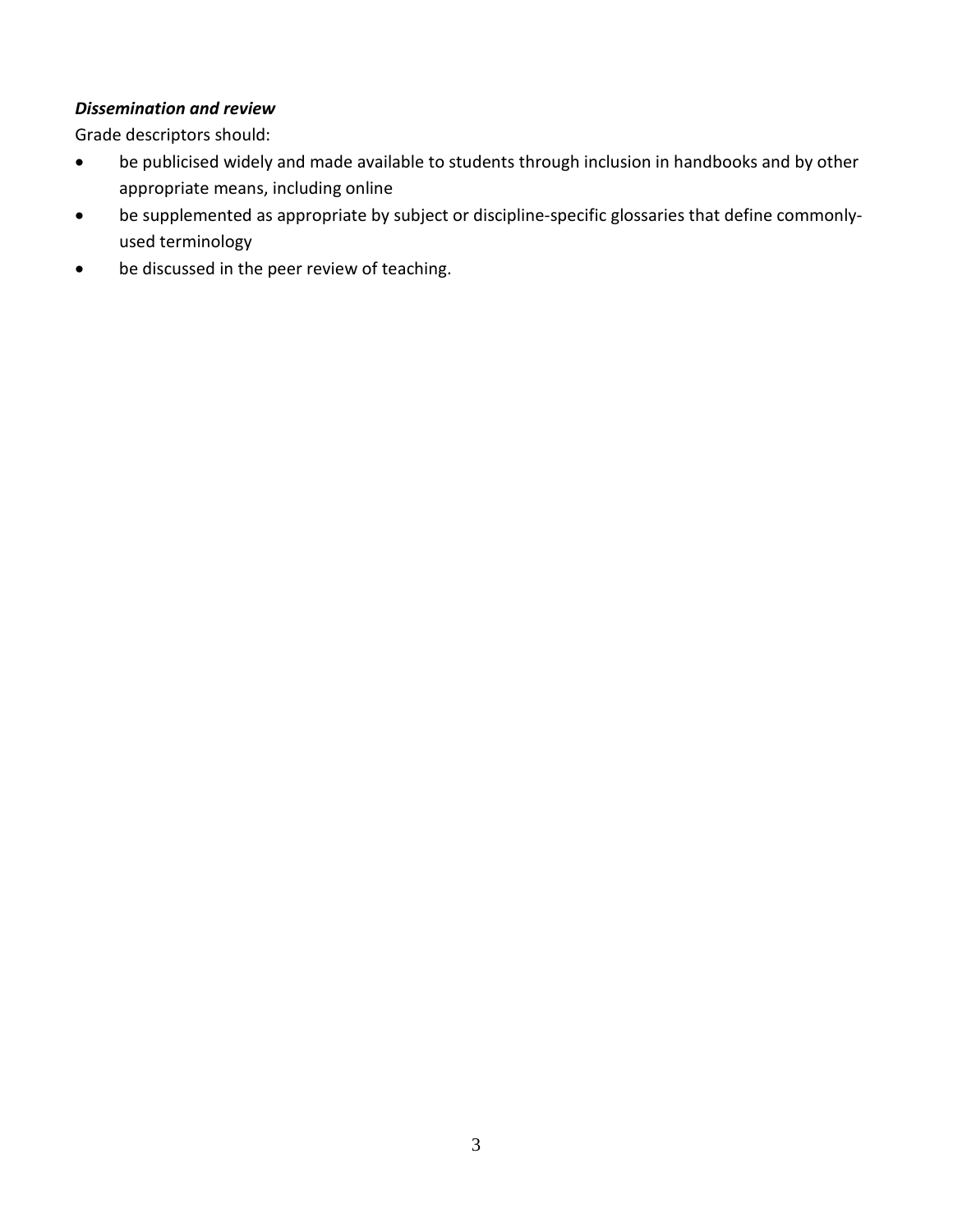#### **Appendix 1 Examples of good practice 'long form' statements**

The following are examples of 'long form' statements that relate to their respective grading bands. They are intended to provide examples of good practice that might help structure feedback or could be used, where relevant, as a template that could then be customised. They are not intended to be reproduced in their entirety.

## **0-9**

Your work is **profoundly inadequate** and does not merit a pass mark. You have misrepresented or misunderstood thinking in the discipline and your use of sources is either non-existent or inappropriate. You have not demonstrated any significant awareness of the subject matter. Your work is confused and incoherent and does not address the question posed. To improve future marks you should seek to understand thinking in the discipline and engage critically with it. You should present and structure your arguments better and make sure that they are substantiated. You should seek to undertake, or demonstrate that you have undertaken, independent research.

## **10-19**

Your work is **severely inadequate** and does not merit a pass mark. You show little or confused awareness of the appropriate principles, theories, evidence and techniques, and little evidence of critical engagement. Your arguments are poorly presented and misrepresent or fail to demonstrate an understanding of the subject. Your use of sources is inappropriate and your arguments are unsubstantiated and unstructured. To improve future marks you should improve your awareness of the appropriate principles, theories, evidence and techniques and engage more critically with them. You should present and structure your arguments better and make sure that they are substantiated. You should seek to undertake, or demonstrate that you have undertaken, independent research.

## **20-29**

Your work is **inadequate** and does not merit a pass mark. It demonstrates only a basic awareness of the subject matter. Your awareness of principles, theories, evidence and techniques is insufficient, and you show little evidence of critical engagement with the material. You have not paid sufficient attention to the quality, range and appropriateness of sources used, and your arguments are partial and unsubstantiated. To improve future marks you should improve your awareness of the appropriate principles, theories, evidence and techniques and engage more critically with them. You should present and structure your arguments better and make sure that they are substantiated. You should seek to undertake, or demonstrate that you have undertaken, independent research.

## **30-39**

Your work demonstrates **insufficient** knowledge and skills in the specific topic area and does not merit a pass mark. Your work does not demonstrate adequately the study skills required at this level. Although you show some awareness of the area, you have missed many important facts and concepts and made major errors. You have made no attempt to critically evaluate evidence and shown no evidence of independent research. Your work has minimal underlying structure and is frequently confused and incoherent. To improve future marks you should improve your awareness of the appropriate principles, theories, evidence and techniques and engage more critically with them. You should present and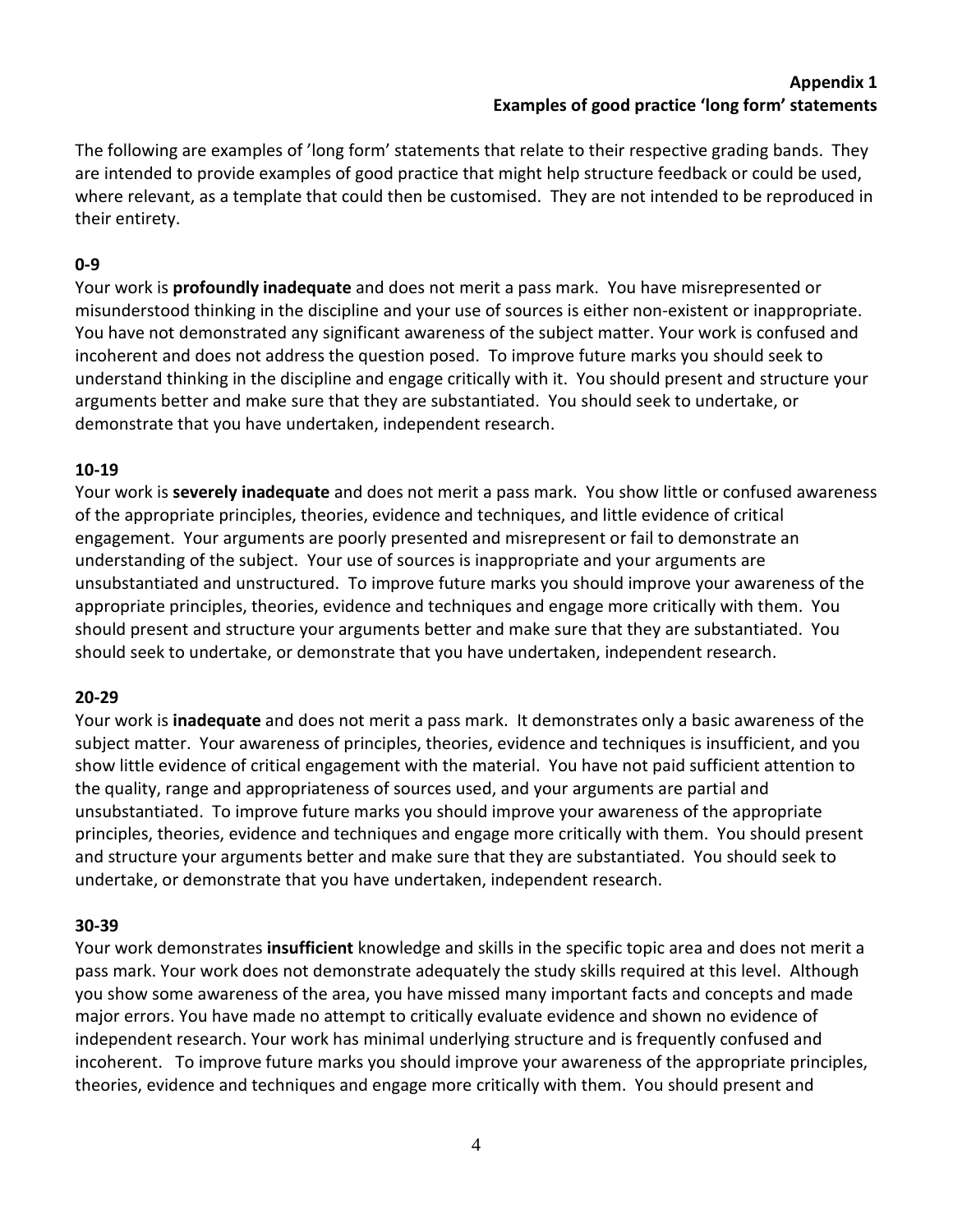structure your arguments better and make sure that they are substantiated. You should seek to undertake, or demonstrate that you have undertaken, independent research.

## **40-49**

Your work has **sufficient** knowledge, coherence, use of appropriate resources and quality of presentation to warrant a basic pass. You have provided an answer that lacks detail and depth. It is very descriptive and does not fully address the issues raised by the question. Your arguments are often simplistic. To achieve a higher mark you need to make sure that all your points are fully supported with data or evidence from the literature. You also need to achieve greater analytical depth and take fuller account of opposing viewpoints or evidence in order to provide more substantial, comprehensive and nuanced support for your argument.

## **50-59**

Your work is **good**, and of sufficient quality to be awarded a lower-range second class mark. You have demonstrated an understanding of the relevant principles, theories, evidence and techniques, and you have gone some way to meeting your aims through presenting a coherent argument in a competent manner. To improve future marks you should increase your level of critical appraisal and independent enquiry, and seek to demonstrate a deeper, and more fully researched, understanding of the subject.

### **60-69**

Your work is **very good**, and of sufficient quality to be awarded an upper-range second class mark. It addresses the specific topic area very well, with a sound demonstration of knowledge and skills. You provide evidence of appropriate independent reading and thinking and draw upon the literature coherently to substantiate your claims. Your work is comprehensive and well-considered. To improve future marks you should consult a wider range of sources and deepen your analysis.

## **70-79**

Your work is **excellent** and of sufficient quality to be awarded a lower-range first class mark. It has clear aims and largely achieves them. It draws upon an appropriately wide range of sources, displays considerable analytical depth with substantial evidence of genuinely independent thought, and is written and presented to a very high standard. To improve future marks you should attempt to identify any weaker parts of your argument and/or its presentation, ensure you have addressed opposing viewpoints or evidence decisively, and consider extending the range and use of supporting resources even further.

#### **80-89**

Your work is **outstanding** and of sufficient quality to be awarded a mid-range first class mark. Your response to the question is ambitious and perceptive. Your argument is very well structured. It is logical and convincing. You use extensive data and/or literature to support that argument and give very pertinent examples. You demonstrate a very high level of understanding of this topic. To improve future marks you should attempt to refine your analysis and arguments even further.

#### **90-100**

Your work is **exceptional** and of sufficient quality to be awarded an upper-range first class mark. It attains all learning objectives for the unit and adheres to all guidelines. The essential material is presented thoroughly and accurately and weighed appropriately. Moreover, the work is authoritative and amply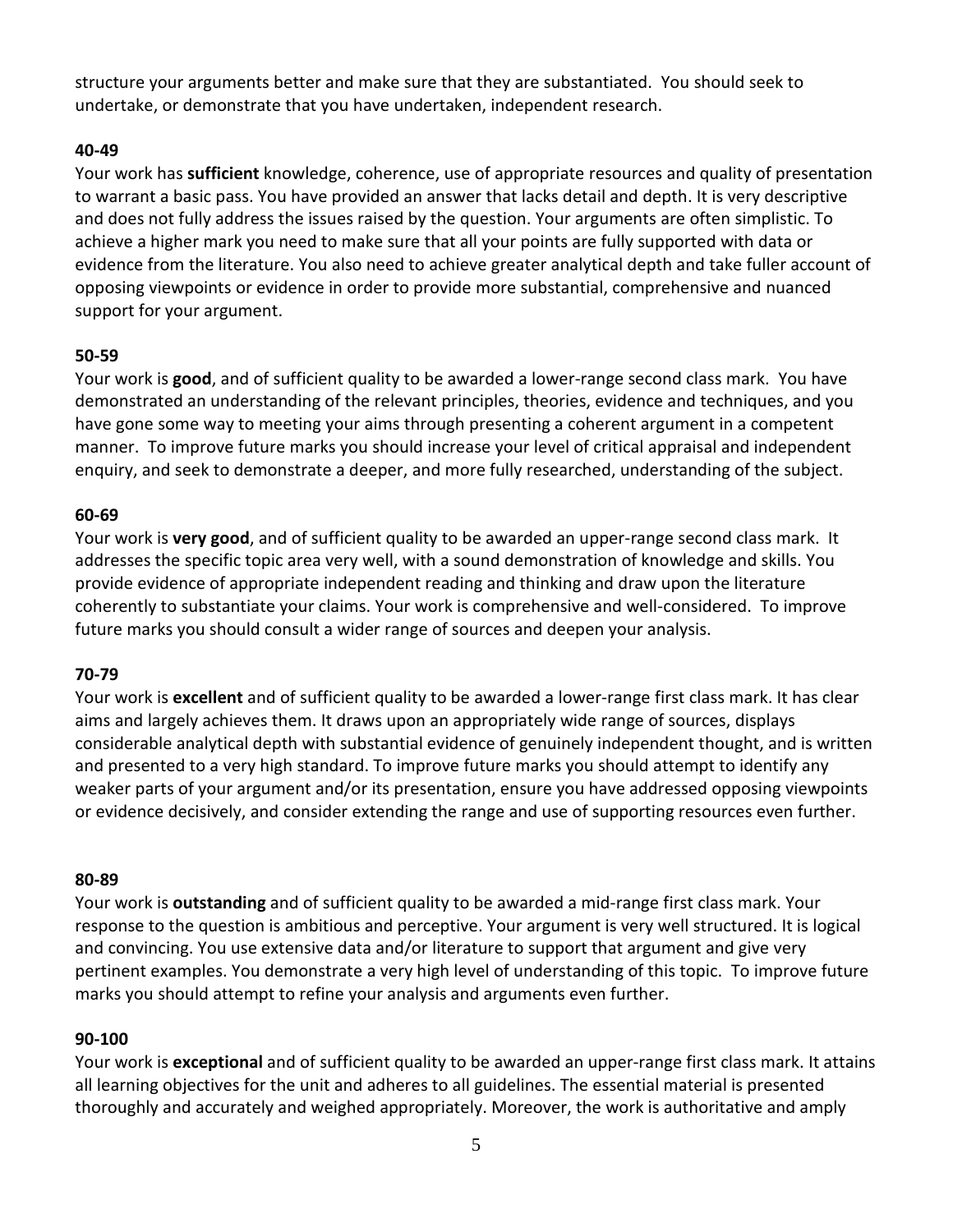demonstrates very advanced knowledge and a very advanced ability to integrate the full range of principles, theories, evidence and techniques. The clarity and originality of thought and the way that it is expressed is very impressive for this level of work.